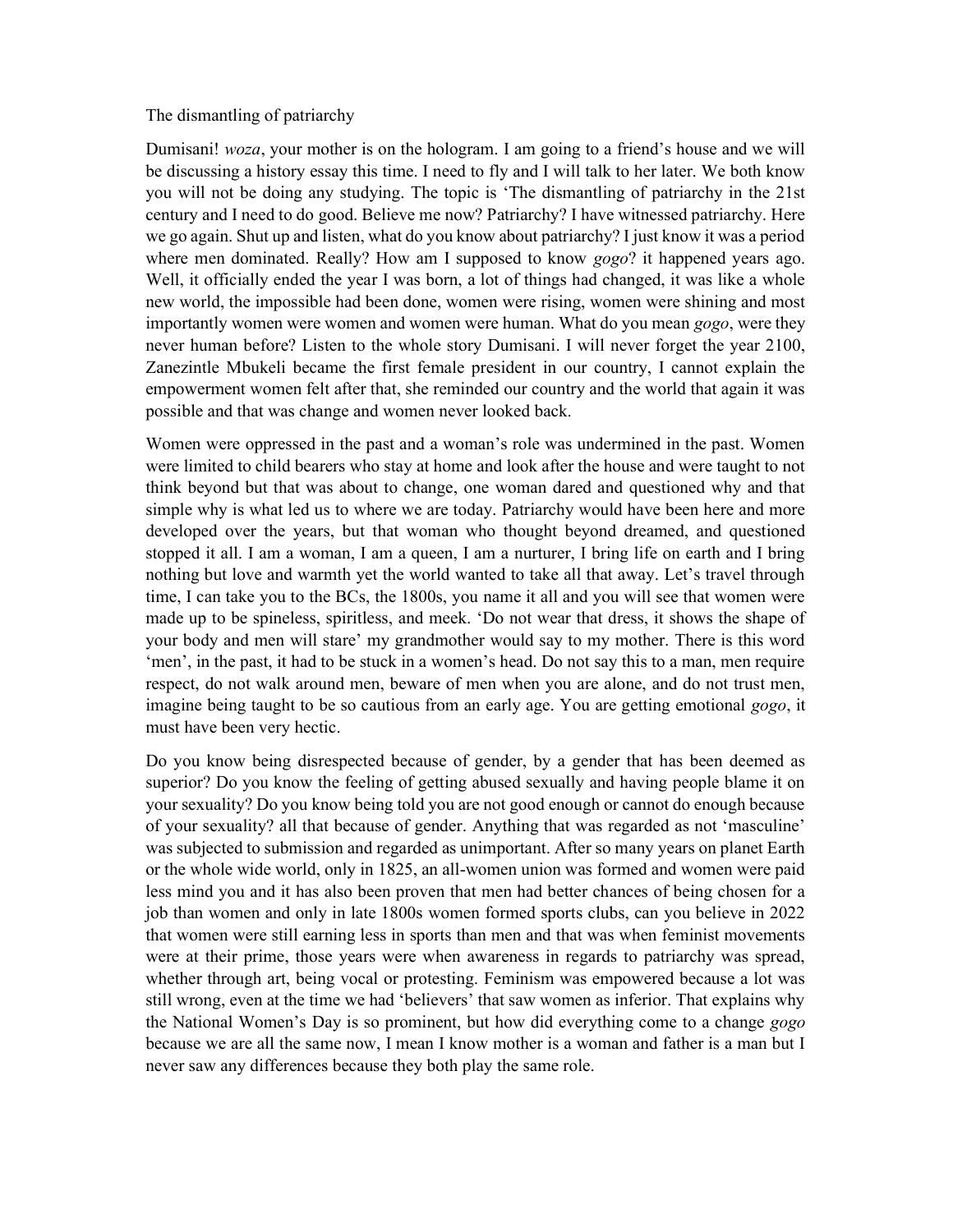Well, women and feminists realized that for years they had been talking, protesting, and spreading awareness but that never worked. The key was education and unlocking young girls' minds. Women discovered that everything was all in the mind and how we had been raising our girls was how we were breaking them. It all started with the labeling and stereotypes, being human and being called human was what was strived for because before you are transgendered, female-gendered, male-gendered, or any other gender you are human. The education system changed and developed and it was suitable for everyone because one of the things that were added was the gender roles in society and the effect they had in the past society. Children were born and would be differentiated as to their gender but them being a certain gender did not limit them to do certain things, in schools from an early age children from all genders would play with all kinds of toys, for change activities were not associated with certain gender and it was so crazy for scientists to discover that all genders loved netball, all genders loved doing house chores or different activities and all genders wanted to play the submissive, dominant or equal role in the world and relationships depending on that person.

People from all over the world were supporting the gender role movement and for a change in our system and the government and everyone was involved, unlike in the past when feminist movements were dominated by women, all genders gathered and it was around 2070 where a new movement was formed 'pro-ism' where everyone was pro everything, there was no discrimination, stereotypes or stigmas and everyone was just one and for the first time in forever we all stood for something together. There was power in men, women and other genders working together and a lot of things changed and a lot of discoveries were made because gender roles were not holding people back and everyone was free to explore and express themselves. There was a period in the  $21<sup>st</sup>$  century where mental illnesses were rising and viruses were rising and everyone was going through something but after the gender issue resolution and feminism and masculinism movements collided and came to an understanding and a promise that the future generations will never live to feel what women in the past felt and treated, everything changed and the world was suddenly bright and beautiful again word such as gender-based violence, rape, forced marriage, female genital mutilation, humiliating or against their will virginity tests, workplace discrimination and everything that diminished women was never to be heard of.

History is interesting after all gogo, from now on you will explain everything to me. *Hayi* angeke, it was just for this patriarchy assignment and I just wanted to show you where women come from and how hard we had to fight to get to where we are today. It was bad gogo, meaning I would have close to five women in the past and nothing would be done about it and my wives would do everything around the house. Stop it Dumisani. I am just pulling your leg gogo, we live in a very beautiful society, a society where men don't feel different from women or other genders, a society that is not ruled by outdated norms, a society where everyone is themselves, safe, empowered and free. I wish women in the past, more especially the ones in the  $21^{st}$  century because they are nearer, would travel to the future and see that their hard work has paid off. Stop it with your jokes! But *gogo*, it has paid off so much that no one even mentions gender anymore, we are all the same and equal and that is what women have strived for all these years.